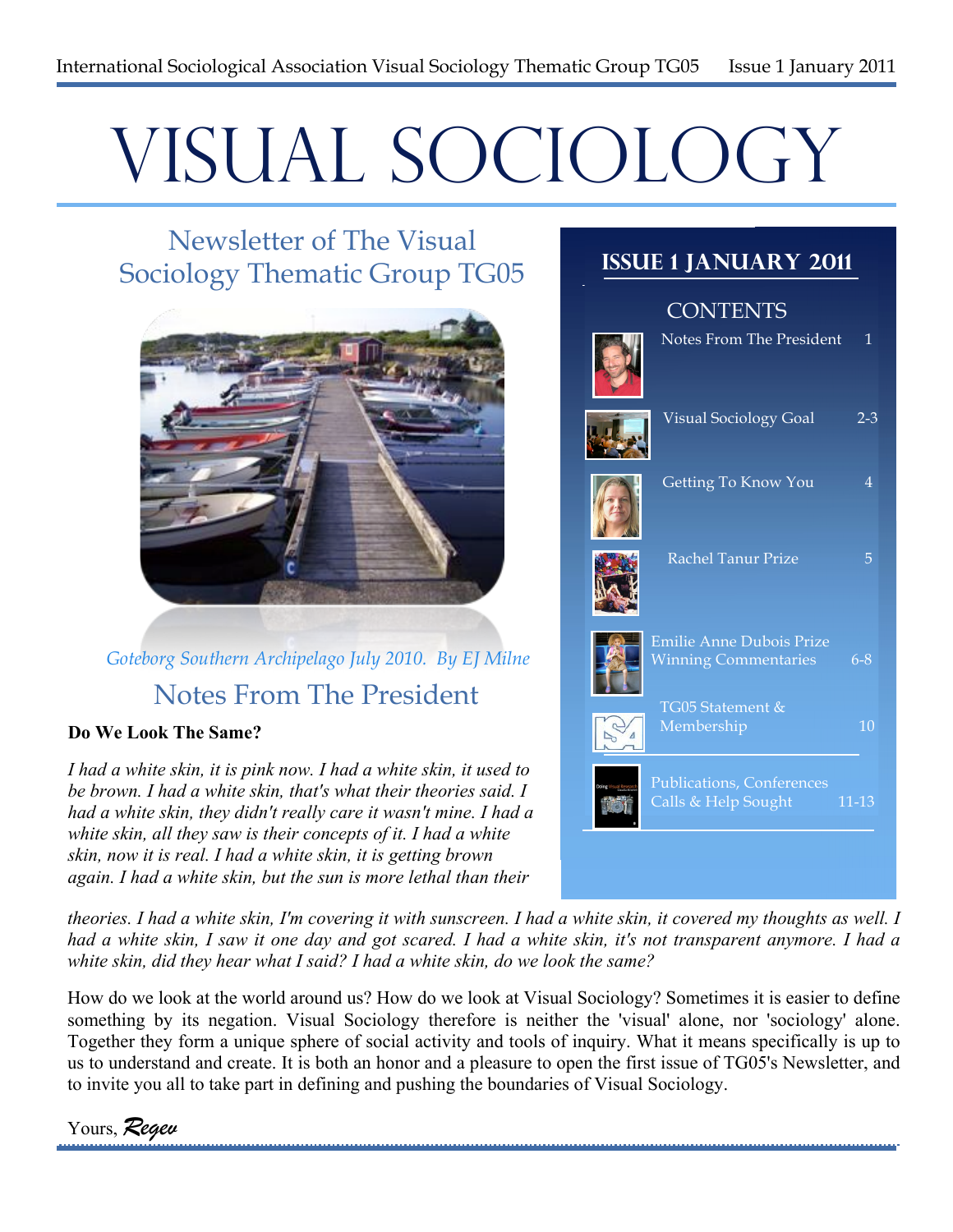## **Post World-Cup Inspiration: The Visual Sociology Goal**

#### **By Regev Nathansohn**

We almost had to compete against the World Cup. Indeed, it was the day **after** Spain won the World Cup, but had it been the same day, I'm sure we would still find our Visual Sociology sessions packed. My confidence is not based on the assumption that scholars who are interested in Visual Sociology are by definition not interested in football. It is based on the fact that our sessions were indeed the best show in town http://isa2010.aimit.se/2962/Sessions . What happened there, in room R6 at Gothenburg's Svenska Mässan during the four thematic sessions and one business meeting was scoring the goals of inspiration. And it was electrifying.



*Photograph by Regev Nathansohn, Goteborg 2010*

Being able to accept only a third of the proposals we received, our sessions hosted 20 top-level academic papers, 25 presenters (and discussants) from institutions from 14 countries (U.S.A., Italy, Poland, U.K., Russia, Canada, Belgium, Croatia, Turkey, Israel, Portugal, Germany, Sri Lanka and Sweden), and an engaged and curious audience.

The overall goal of the four sessions we held was to connect discussions on theoretical and practical aspects of the analysis of visual data. This was achieved by exploring how the visual is played out in different methodologies and in the possibilities of their integration: from semiotics to design theory, from participant observation to collaborative research, from walking and 'site-seeing' to working with Photo Maps using Mental Elicitation. Presenters explored the visual aspects of gender theories, political humor, iconoclasm, iconicity, violence, and identity formation. Overall, with discussions ranging from Barthes, Sartre and Merleau-Ponty, to elaborating on different technical tools for collecting and analyzing visual data, we were exposed to new ways of thinking about the limits of the visual and pushing it further, sociologically.

We enjoyed exploring all these topics by traveling from Mexico to the U.K, from Israel to Palestine, from Germany to Iraq, from China to Sri Lanka, and from Italy to global cities. All these, including wildlife photography and YouTube clips, served as fields where cases for visual inquiry enriched us with a better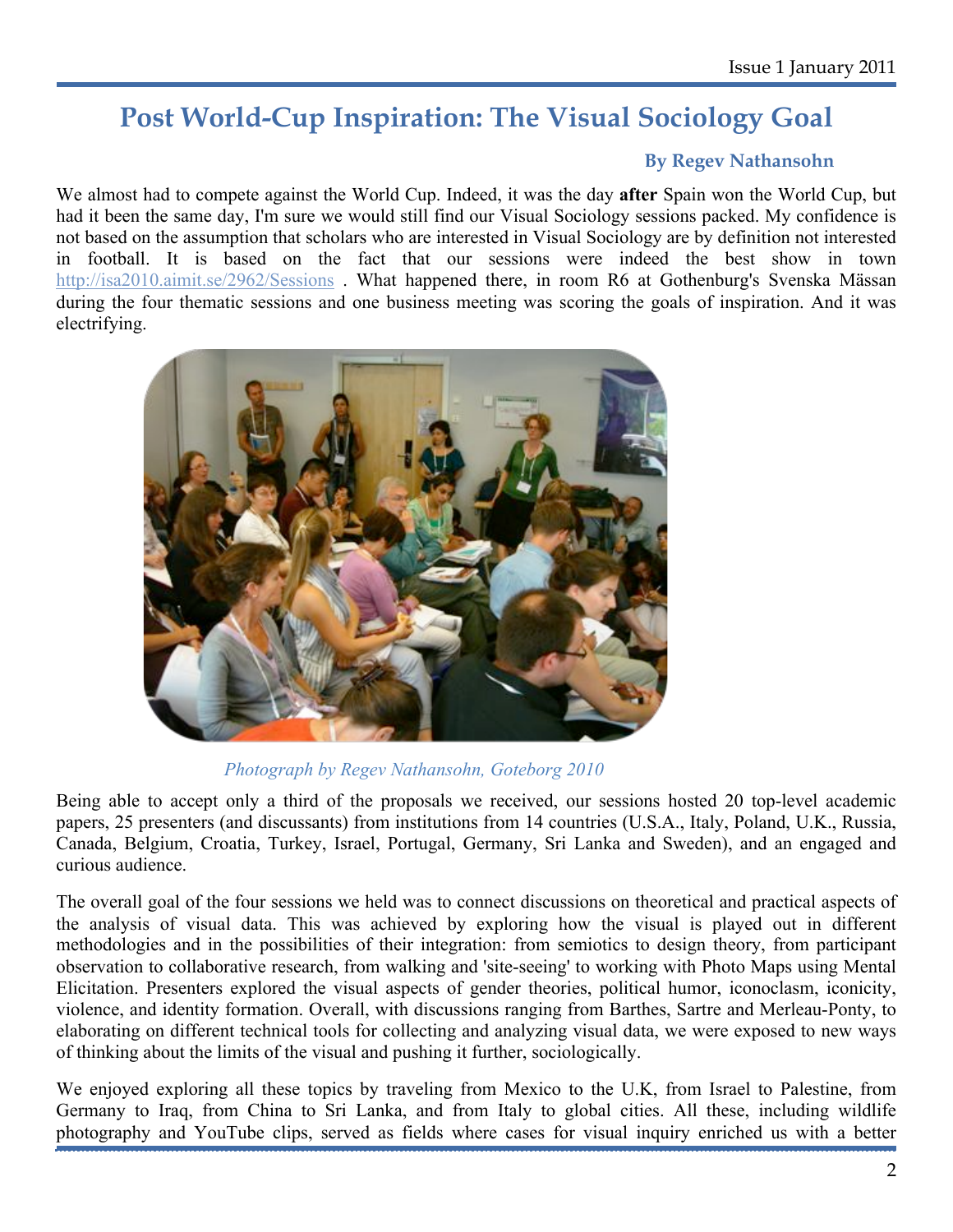#### Continued…

understanding about the ways we see the world, make it visible, and understand it.



*Photograph by Regev Nathansohn, Goteborg, 2010*

We were also excited to host for the second time the Rachel Tanur Memorial Prize for students of Visual Sociology. Emilie Dubois, this year's winner of the first prize, was there to accept the award from Judith Tanur, and to share with us her winning essay and image (reproduced in this newsletter). During the conference we also got the official announcement from ISA's Executive Committee that the Rachel Tanur Prize is now officially recognized as TG05's prize, and we wish to thank Judy Tanur for her own efforts in making this happen and in cultivating the study of Visual Sociology.

I wish to thank all participants – presenters, discussants, chairs, and audience – for their contributions to inspiring discussions. I also wish to thank E-J Milne for masterfully coordinating our first elections for the Board (2010-2014), and Dennis Zuev for coordinating with me the long process of making these sessions happen.

The ISA Executive Committee has voted Buenos Aires, Argentina to host the next ISA Forum. The meeting, which will include a number of visual sociology panels organized by TG05, will be on the  $1<sup>st</sup>$ -4<sup>th</sup> August 2012. Further details and a call for papers will follow in July's newsletter and via our new listserve.

With great anticipation for our upcoming meetings,



Regev Nathansohn

President of TG05 2010-2014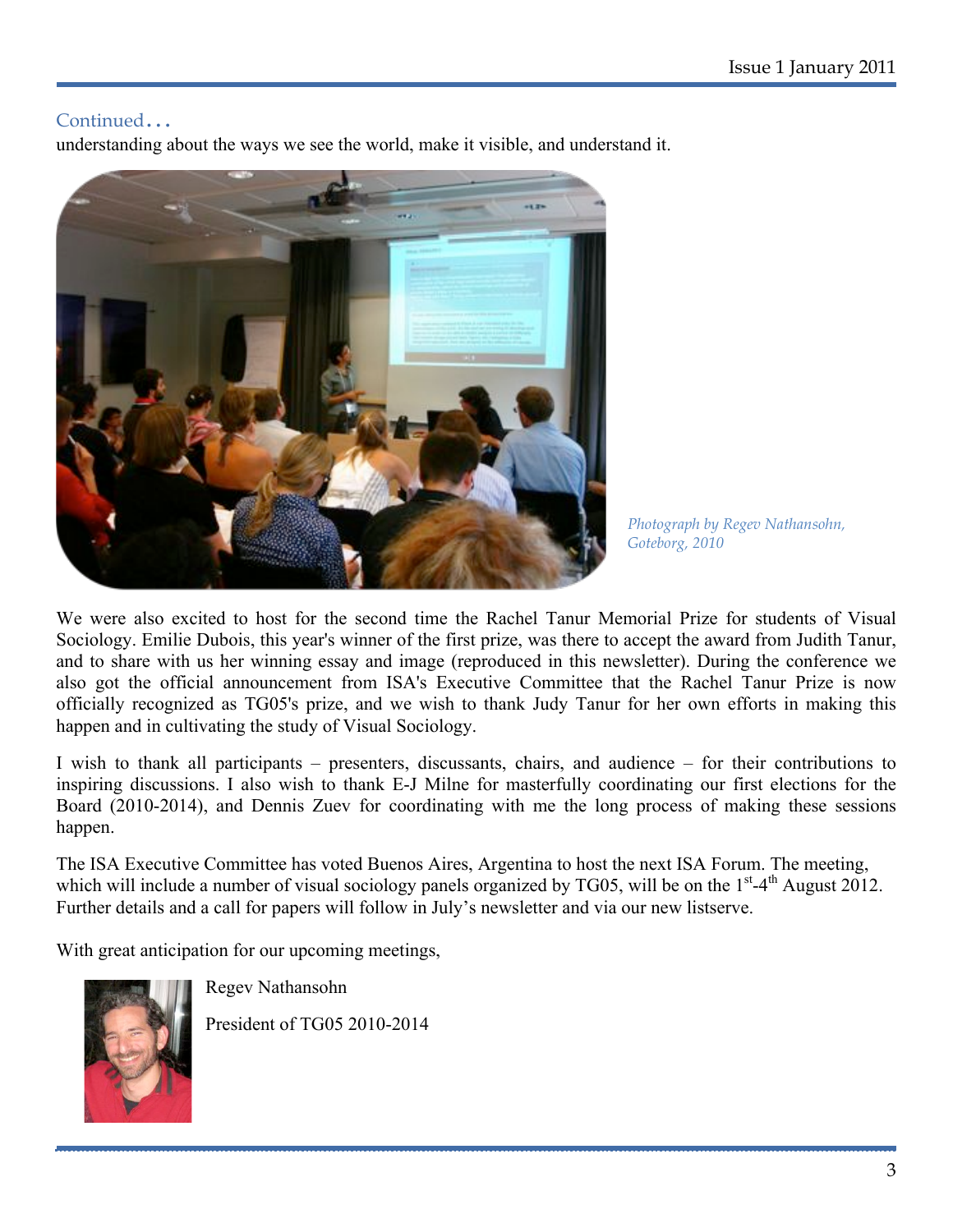# Getting To Know You…Gabry Vanderveen

*Psychologist and criminologist Gabry Vanderveen works at the Faculty of Law, Leiden University, The Netherlands. In her research she combines traditional, quantitative methods such as questionnaires and interviews with visual, qualitative methods. Gabry is a member of the executive board of the ISA Visual Sociology Thematic Group for 2010-2014.*

**1. If you could have any job what would it be?** My job, but with more time to think, watch and learn.

**2. What is your most treasured possession?** I have so many; most of them mainly consisting of paper.

**3. Which is your favourite book and why?**  Sinterklaas, by Charlotte Dematons. Just buy it and read this book without words.

**4. What do you consider your greatest achievement?** Finishing my Phd-dissertation.

**5. If you could change one thing what would it be?** People (including me) being more sensitive towards others.

**6. Do you see dreams in black and white or colour?** Usually I dream colourfully and vividly; even the weirdest, absurd scenes and creatures appear real.

**7. What is the most beautiful scene or image that you have seen?** The first time I saw my daughter Rivka: the back of her head and her frog-like legs.

**8. What is your favorite painting?** "Gala Contemplating the Mediterranean Sea which at Twenty Meters becomes a Portrait of Abraham Lincoln (Hommage to Rothko)" by Salvador Dalí.

**9. How old were you when you took your first photograph and what was it of?** About 14; the audience listening to the school band.

**10. What, if anything, is not visualizable?**  Everything can be visualized; though interpretation might be challenging.



**11. How did you become interested in visual sociology?** Trying to integrate visual hobbies with work led the way to visual data, visual methods and visual sociology.

**12. What was the subject of your first visual study?** Crime maps.

**13. If you could undertake visual research on anything, what would it be on?** The inner struggle of judges and lawyers in court.

**14. What advice would you give someone starting out in visual research?** Read some of the excellent books available and attend a summer school or course.

**15. What was the most challenging thing you have experienced during your research or teaching career?** Saying 'no'.

**16. What is the most important lesson your students have taught you?** Less is more.

**17. What journal do you most enjoy reading?** Eisner.

**18. Which academic or activist would you most like to share coffee and cake with?**  Rosa Parks.

**19. What would you like to do when you retire?** Work, travel, read, write and create.

**20. Who has been your biggest inspiration in the field of visual research?** Edward Tufte's *The Visual Display of Quantitative Information* has opened my eyes.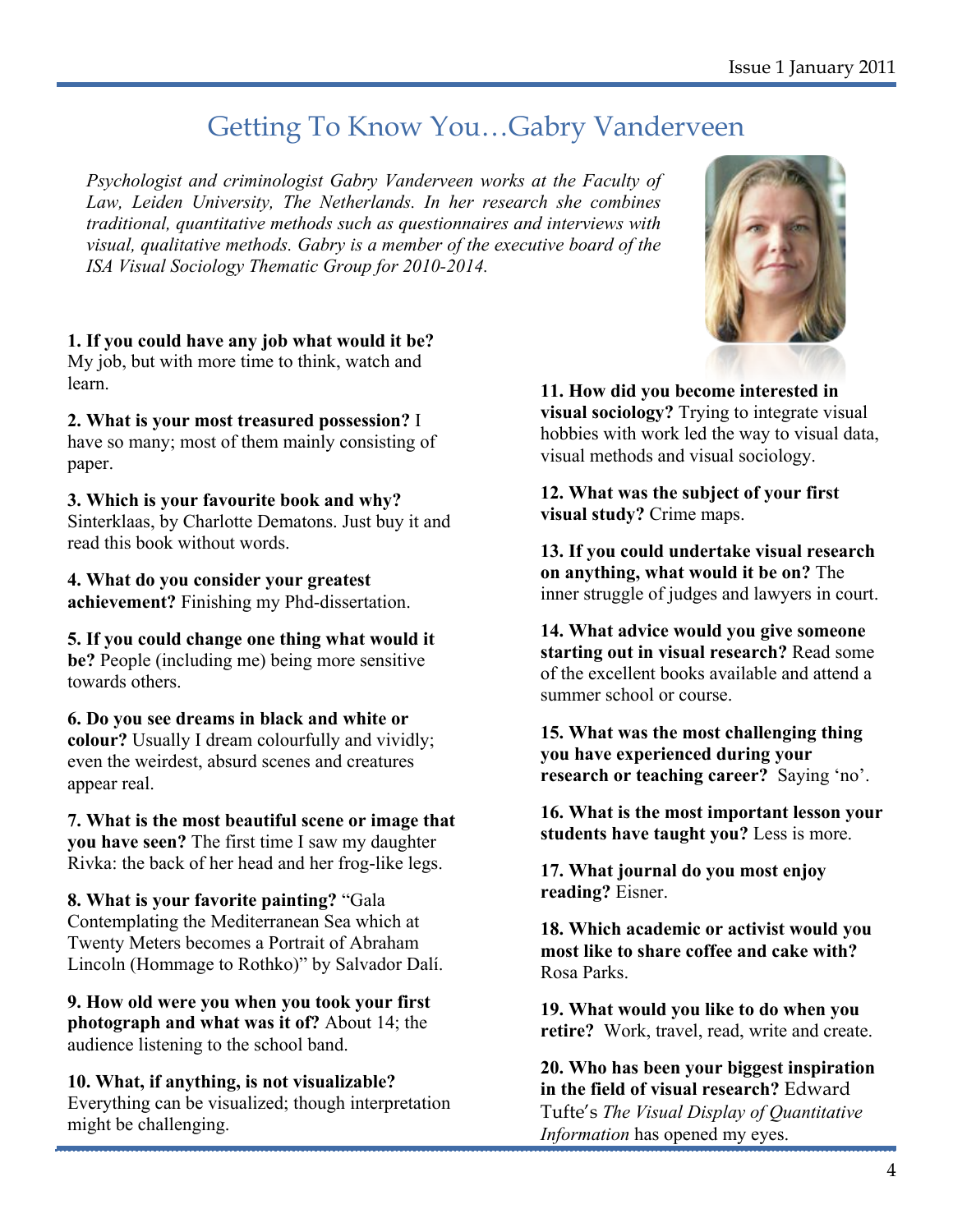# The Rachel Tanur Memorial Prize 2010



*Emilie Anne Dubois receiving her award for winning The Rachel Tanur Prize from Professor Judy Tanur. Goteborg 2010.*

*Photograph by Regev Nathansohn.*

The Rachel Tanur Memorial Prize in Visual Sociology is intended to honor the memory of Rachel Tanur (who died in 2002 at age 43) and to encourage students to incorporate visual analysis into their study and understanding of social phenomena. The contest is held every two years (coinciding with the meetings of the ISA) and is open to undergraduate and graduate students majoring in any social science. Entrants are required to go to the contest website www.racheltanuremorialprize.com and choose one of Rachel's photos on which to submit a social science comment. They are also required to post one of their own photos and make a social science comment on it.

The contest was held somewhat informally in 2008 with prizes awarded at the ISA Forum in Barcelona, but in 2010 TG05 officially set up a mechanism to choose the winners. We received 55 entries, which were judged by a jury chaired by Valentina Anzoise and consisting of Elisabeth-Jane 'EJ' Milne, Pavel Romanov, and Judith Tanur. The winning entries were shown at a TG05 session at Gothenburg and Emilie Anne Dubois presented her winning commentary in person. More details about the contest as well as the work of the prizewinners can be viewed at the contest website. Members are urged to encourage students to enter the 2012 contest – or if they are students, to enter themselves.

#### **The 2010 Prize Winners:**

**1st Emilie Anne Dubois,** graduate student at Boston College, for her photo and commentary "Girl on the M4 bus" and her commentary on Rachel's photo "Guatemalan peek-a-boo".

**2nd Josephine Barnett**, graduate student Hunter College of the City University of New York, for her photo and commentary "Painting a Voice" and her commentary on Rachel's photo "Alaska railway".

**3rd Joan Michele Ryan**, undergraduate student at Singapore Management University, for her photo and commentary "Man and modernization in an alley" and her commentary on Rachel's photo "Drag Queen 3".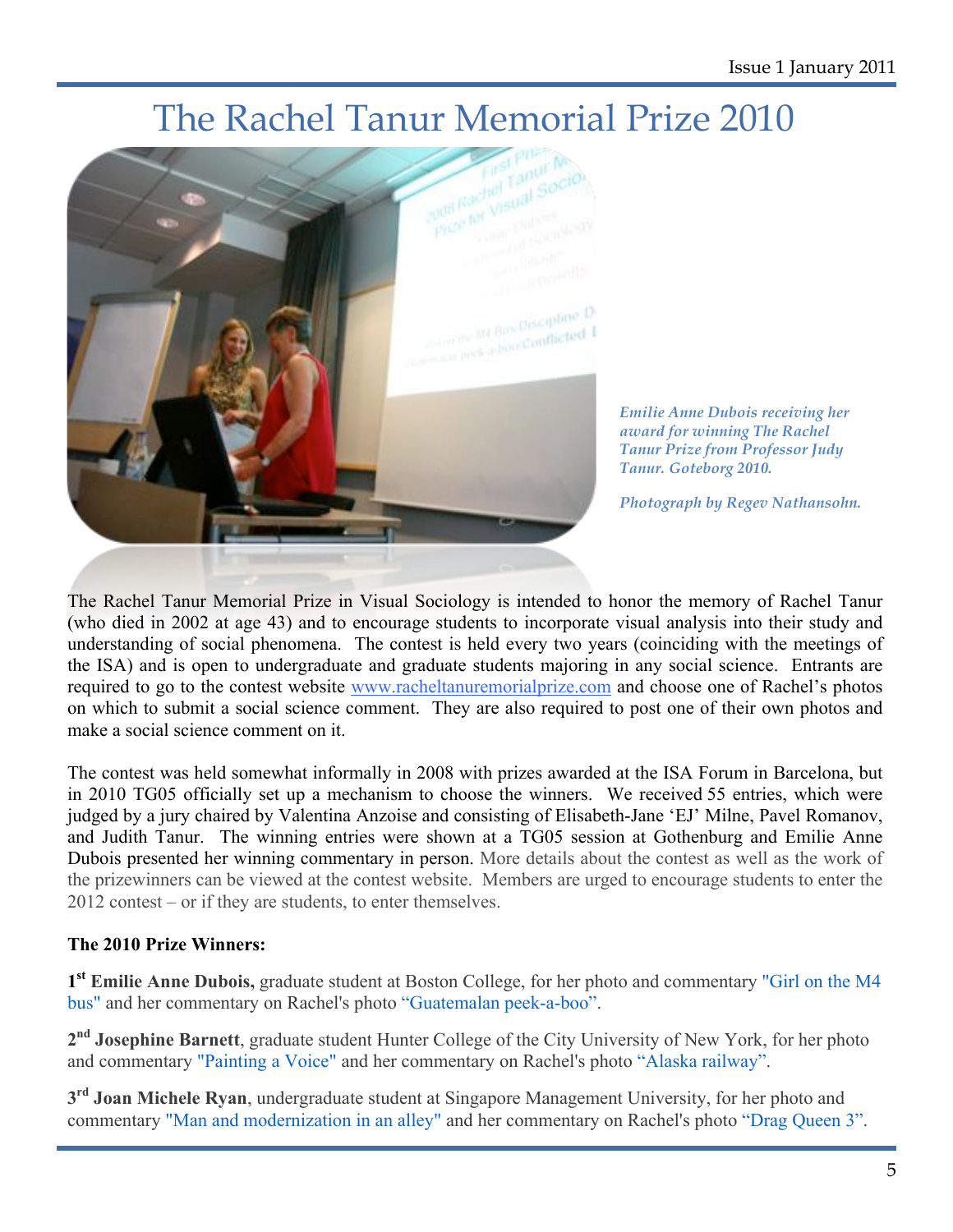# **Guatemalan Peek-a-boo Prize Winning Commentary by Emilie Anne Dubois**

### **Inspired by a photograph by Rachel Tanur**



The young Guatemalan girl captured by Rachel Tanur's lens sits in almost direct opposition to my photograph of a young American girl. Tanur frames this young girl with the tidy chaos of gloriously colorful yarn, perhaps, to draw attention to the strained and somewhat defensive posture of her subject. What this young girl does have in common with the young girl that I featured in my photograph is a relationship to set of overarching patriarchal power structures. This girl's bodily posture, with tightly crossed legs, interlaced fingers used to shield half of her face, speaks back to the viewer, asking him politely but insistently to go away. At the very least, this image tells us that someone has educated this Guatemalan girl about her approaching womanhood through her appearance in proper and "womanly" conservative attire. In addition, her reclined, passively resistant posture shows some willingness to control her body to conform to cultural gendered norms. In this way, she shows some similarity to the woman depicted by Marianne Wex's typical female subjects. Photographed "with arms close to the body, hands folded together in their laps, toes pointing straight ahead or turned inward, and legs pressed together … the

women in these photographs make themselves seem small and narrow, harmless; they seem tense; they take up little space." The young girl pictured here is almost a textbook example of one of Wex's subjects. Her defiant gesture should not, however, go unnoticed. As she purposefully covers her face to block the camera's line of sight while simultaneously peering out under her hand mask, this girl expresses a conflicted bodily discipline. Though she polices her body to conform to lady-like carriage and dress, she is seated, unconcerned for her clothing, with one eye winking at the camera. In closing, it should be considered that her resistant gesture could be partially related to an amplified sense of power she has experienced as the proprietor of the yarn in the marketplace. Mary Crain has argued that the increased earning power that the informal economy often times affords women in developing countries facilitates women's redefinition of traditional gender roles. Participating in a public, fiscal, and historically male sphere, these "market women" speak and gesture in a far more "assertive and powerful manner" both in and outside the market.

#### **References:**

(1)Wex, Marianne. 1979. Let's Take Back Our Space: "Female" and "Male" Body Language as a Result of Patriarchal Structures. Berlin: Frauenliteraturverlag Hermine Fees.

(2)Crain, Mary M. 1996. "Ecuadorian Andes: Native Women's Self-Fashioning in the Urban Marketplace" in Machos, Mistresses, and Madonnas: Contesting the Power of Latin American Gender Imagery. London: New Left Books.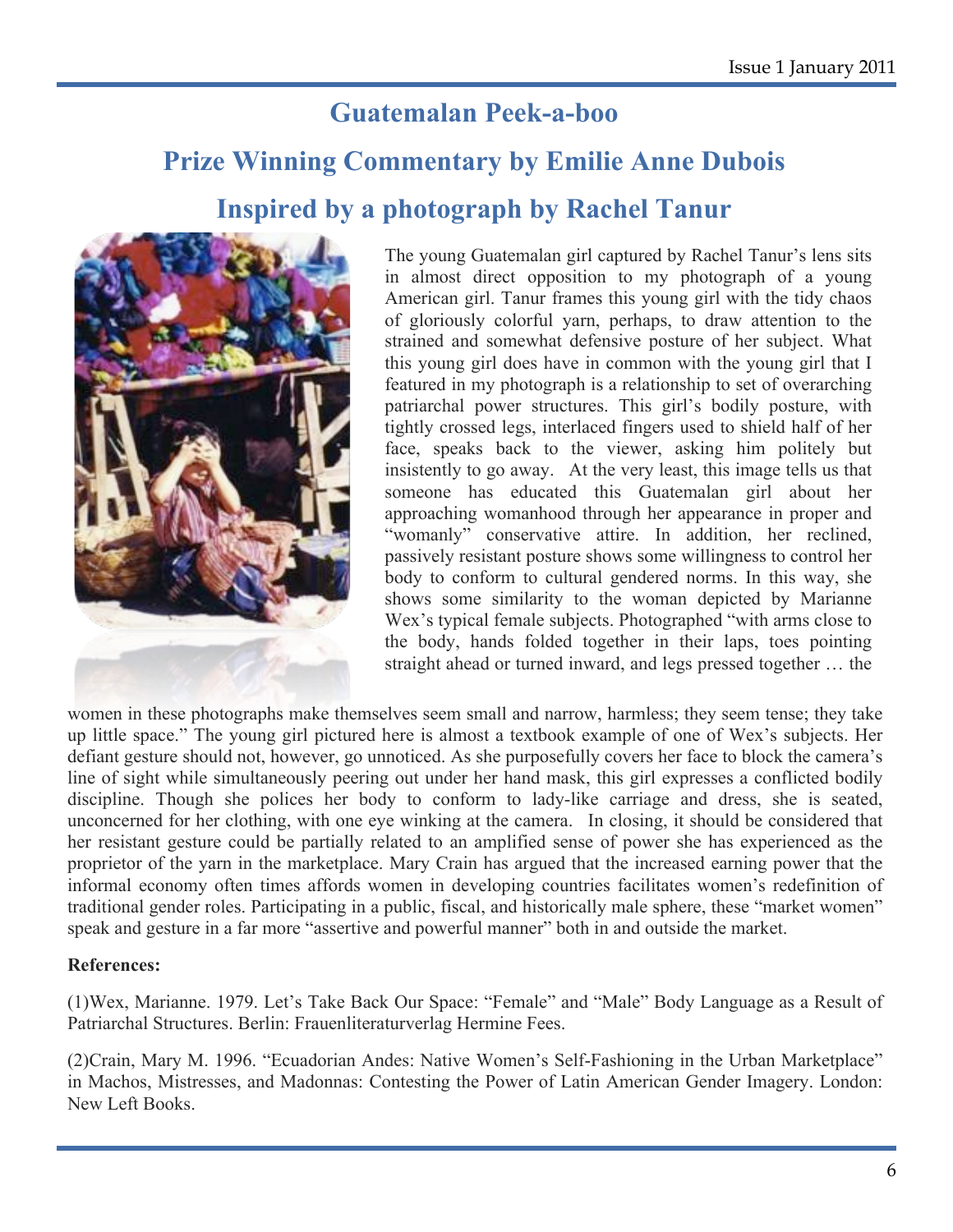#### **Girl on The M4 Bus**

#### **Prize Winning Commentary by Emilie Anne Dubois**

I swung off the curb and onto the M4 bus relieved to finally step out of the thick, simmering street air of a New York City late summer afternoon. I noticed the self-possessed girl pictured here even before the bus began its stuttering trip through borderlands of Morningside Heights where the Columbia's irreverently shabby **coffee houses** and luxury **hair salons** eventually concede toHarlem's brimming **discount stores** and **fruit vendors**.

She struck up easy conversation with me, asking first about my camera. Fifteen blocks, three stops and one extended honk passed as I learned that she was commuting home from school with her father, loved double chocolate ice cream, and was going **roller skating** at Riverbank State Park later that evening. Her father laughingly nodded his permission when I asked if I could take a photo of his daughter. Two stops later, they were gone. The memory of this girl and her indisputable conversational and physical confidence has, however, lingered with me for some



#### time.

I marveled at her impervious sense of self as she stared squarely at my lens, poised in a faux bite of her snack, legs akimbo with her presence somehow filling an entire row of NYC bus seats. This snapshot captures a unique moment in this girl's personal history before she has seriously taken up the endeavor of becoming a gendered body. Judith Butler writes that each of us "are born male or female, but not masculine or feminine … 'femininity [on the contrary] is an artifice, an achievement, a mode of enacting and reenacting received gender norms which surface as so many styles of flesh.'" There was nothing in this young girl's demeanor during the brief time I spent with her that hinted at the presence of this gendered production. The past fifty years have clearly witnessed a great widening of the professional horizons for women in the United States; however, the persistence of a wide variety of bodily-based gendering projects makes me puzzle at the conclusiveness of women's progress. In 1998, Sandra Barky introduced Michel Foucault's famous theory, which contends that micro-processes guarantee docile bodies, to the gendering process. Bartky argued that a specific repertoire of gestures, postures, and movements are daily socialized into the type femininity that women engaging in patriarchal body projects hold as a goal. Remembering my own experience when I was the age of this photograph's subject, I can see how "the hidden school curriculum of disciplining [my] body" had specific gender goals and, in the end, produced me as a woman who is more physically docile than my male counterparts. The bodily and vocal deportment of this girl serve as a counterpoint to my own embodied experience. This difference is meaningful on several accounts: This young girl displayed an elevated, joyous conversational volume that is discouraged, especially in girls, in educational settings. She professed her "love" for a high-calorie indulgence as well as a hearty enjoyment of physical activity that some women more invested in disciplining their bodies might not proclaim. Third, the subject is shown here holding her body in a version of what Marianne Wex, who documented the differences between masculine and feminine body postures through a series of street photos, calls the "proffering position," serving to maximize the space a, typically male, body takes up. Though our interaction was short and I can claim to know almost none of the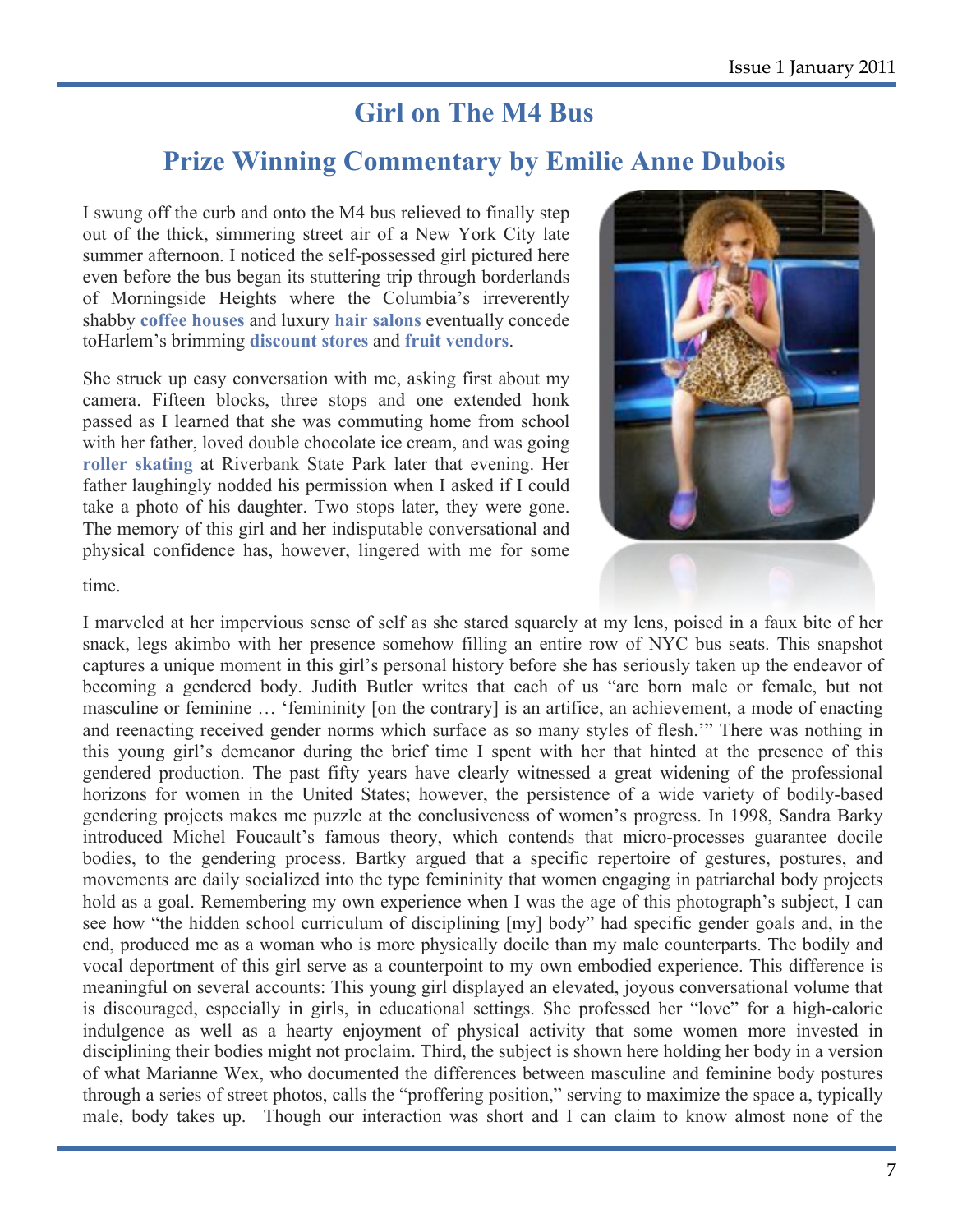#### **continued…**

developmental and familial circumstances of her life, her seeming immunity to the micro-processes of patriarchal power described above has served as a reminder of their strength in my life ever since. If such an unusual absence is so starkly etched into my memory, then this image serves as a call for each of us to remain vigilant towards their usual presence and our participation in their mandates. For, as Bartky goads "women cannot begin the re-vision of our own bodies until we learn to read the cultural messages we inscribe upon them daily."

#### **References:**

(1)Butler, Judith. 1985. Embodied identity in de Beauvoir's The Second Sex. Paper presented at the American Philosophical Association, Pacific Division.

(2)Bartky, Sandra Lee. 1998. "Foucault, Femininity, and the Modernization of Patrirchal Power" in The Politics of Women's Bodies. New York: Oxford University Press.

(3)Martin, Karin. 1998. "Becoming a Gendered Body: Practices of Preschools" in American Sociological Review 63: 494-511.

(4)Anyon, Jean. 1980. Social class and the hidden curriculum of work. Journal of Education 162: 67-92.

(5)Bordo, Susan. 1993. Unbearable Weight. Berkley: University of California Press.

(6)Wex, Marianne. 1979. Let's Take Back Our Space: "Female" and "Male" Body Language as a Result of Patriarchal Structures. Berlin: Frauenliteraturverlag Hermine Fees.

(7)Bartky, Sandra Lee. 1998. "Foucault, Femininity, and the Modernization of Patrirchal Power" in The Politics of Women's Bodies. New York: Oxford University Press.

#### **CALL FOR SUBMISSIONS**

#### **Inspired by reading Emilie Anne Dubois' commentary?**

**Are you a budding photographer or do you know one?**

**Do you have a friend or know of a student whose work should be celebrated or may stimulate debate?**

**The board of TG05 is seeking submissions for future visual sociology newsletters. If you have either a photograph, an image with accompanying commentary or a photo essay you would like published in a future newsletter, please email EJ at elisabethmilne@hotmail.com . Please mark the subject box 'Submission for TG05 Newsletter'. The next deadline is 1st June 2011. Images should be JPEG or Tiff files and as high a quality as possible. All images submitted must have the consent of the photographer and, if relevant, the subject(s) of the photograph.**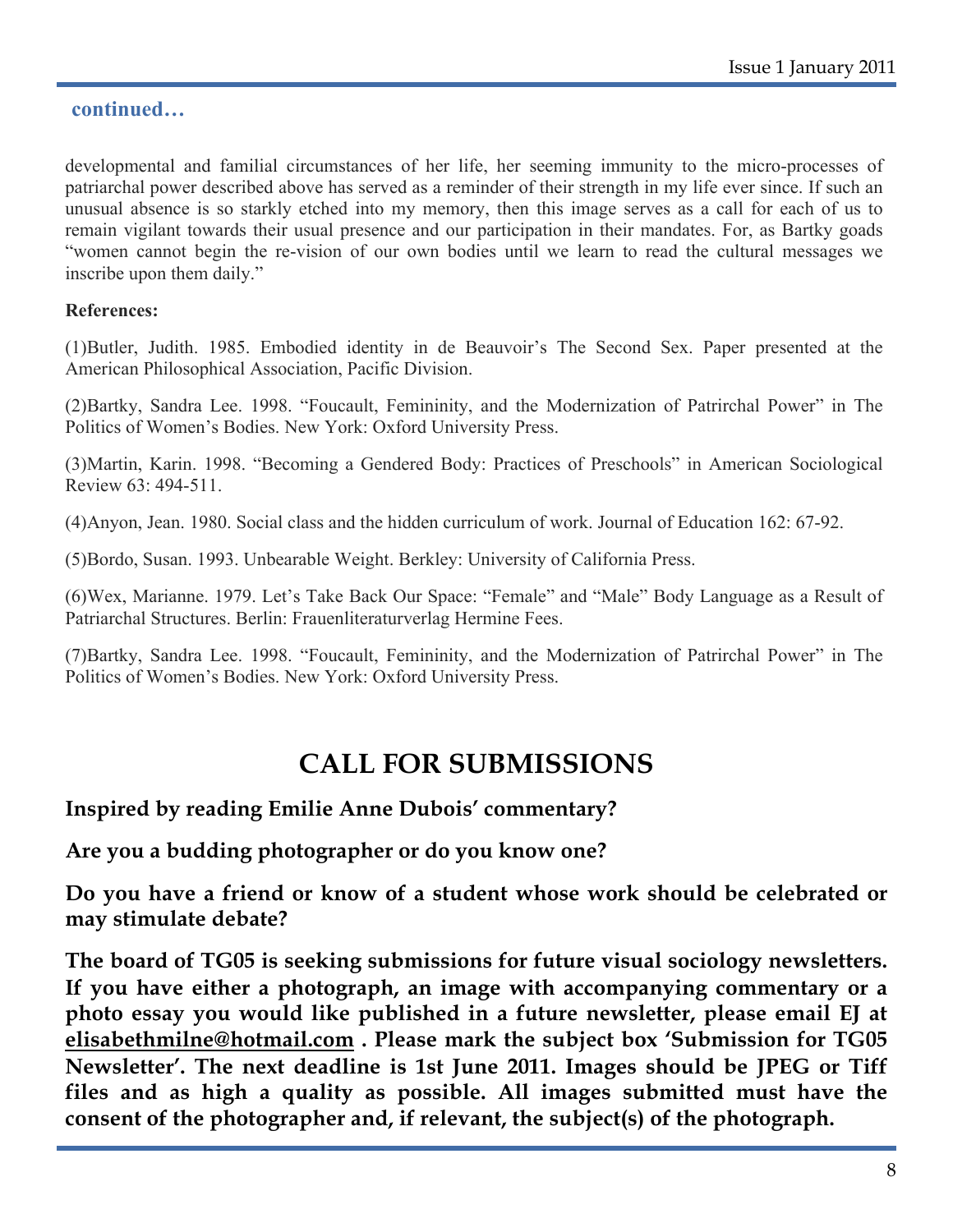### *Teaching tips column: call for contributions*

The board of the Thematic Group on Visual Sociology is soliciting Teaching Tips for a future regular teaching tips column in the newsletter. We welcome ideas on the full range of topics relevant to teaching visual sociology at both undergraduate and graduate levels and on-line as well as traditional classroom teaching. Tips can consist of for example:

- Examples of assignments that help students understand methods, theories, concepts, and/or processes related to visual data, visual methods and visual sociology
- Pedagogical or curriculum resources (for example helpful books, websites)
- Descriptions of in-class, small and large group exercises
- Ideas for stimulating discussion on difficult or controversial topics
- Examples of criteria or checklists for assessing assignments incorporating a visual dimension (e.g. photo-essays).

Please send submissions for the Teaching Tips Column to Gabry Vanderveen at g.n.g.vanderveen@law.leidenuniv.nl*.* Submissions should be approximately 250-750 words, but can deviate from this guideline. The deadline to be included in the next edition of the newsletter is  $1<sup>st</sup>$  June 2010.

### *!CALL FOR CONTENT!*

**DO YOU HAVE A BOOK OR FILM COMING OUT?** 

**ARE YOU BURNING TO WRITE A BOOK REVIEW?**

**ARE YOU ORGANISING A CONFERENCE OR DO YOU KNOW OF ANY THAT MIGHT BE OF INTEREST TO OTHER VISUAL SOCIOLOGISTS?** 

**HAVE YOU HEARD OF ANY COMPETITIONS, PRIZES AND AWARDS RELATED TO VISUAL SOCIOLOGY?** 

#### **ARE YOU ORGANISING A SUMMER SCHOOL OR COURSE RELATED TO VISUAL SOCIOLOGY?**

**The TG05 Board wishes to include a reviews and listings section in our future newsletters. If you would like to publicize a forthcoming book or film, or review one, please send details to EJ at elisabeth.milne@stir.ac.uk . Mark the subject of all emails 'Submission for TG05 Newsletter'. All listings and call for papers should be no longer than 250 words. Book reviews should be no longer than 750 words.**

#### **The TG05 Board 2010-14**



**President Regev Nathansohn**

**University of Michigan, USA**

**regev@umich.edu**

**Vice President Denis Zuev**

CIES-ISCTE, Portugal

**tungus66@gmail.com**





**Vice President**

**'EJ' Elisabeth-Jane Milne**

**University of Stirling, UK elisabeth.milne@stir.ac.uk**

**Treasurer Jerome Krase, Brooklyn College of the City University of New York, USA** 

#### **Board Members Valentina Anzoise**, University of Milano Bicocca, Italy **Emilie Anne DuBois,** Boston College, USA **Luc Pauwels,** University of Antwerp, Belgium **Timothy Shortell,** Brooklyn College of the City University of New York, USA **Judith Tanur,** State University of

New York at Stony Brook, USA **Gabry Vanderveen,** University of Leiden, The Netherlands

**Newsletter edited by EJ Milne elisabeth.milne@stir.ac.uk**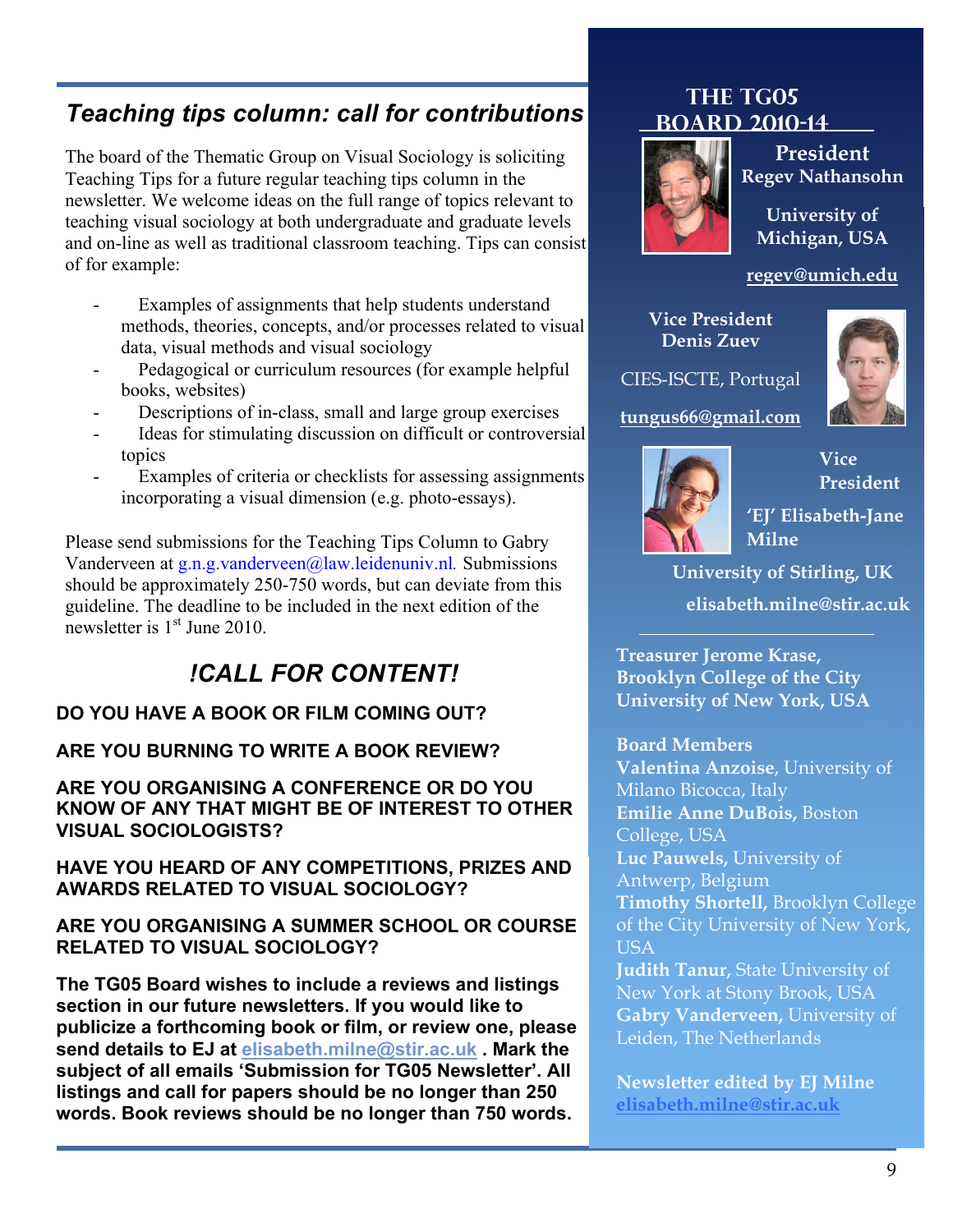# **TG05 Statement**

Visual Sociology is a diverse field of study which gathers sociologists and other social scientists involved in visual studies and studies of the visual. As a relatively new discipline and methodology within sociology, Visual Sociology attracts scholars and students who are using visual methods, and/or are interested in the production, use and dissemination of visual knowledge.

The overall goal of the thematic group in Visual Sociology is to bridge discussions on theoretical and practical aspects of the analysis of visual data. The thematic group also provides an opportunity to share, exchange and develop ideas relevant to Visual Sociology in the global arena. The focus of the thematic group is on developing theoretical perspectives as well as specific sociological methods, such as website analysis, photo-elicitation interviews, sociological video and photo production and analysis.

The group aims to further discussions concerning the collection of visual data in the field (in archives, photo albums, media, websites etc.) as well as the production of visual materials by the researcher and/or participants (photography and documentaries) with an emphasis on methods of analysis of these data. Another objective is the contemporary and historical analysis of the socio-cultural locus of the visual. The key concern here is how the visual is produced, used and disseminated, and how it intersects with the verbal and other means of communication and sensual experiences.

Lastly, it is our goal to put to debate broader theoretical issues of the sociology of the visual sphere, and discuss the applicability of various sociological theories and methodologies in analysis of the visual data.

#### **MEMBERSHIP of The ISA Visual Sociology Thematic Group (TG05)**

We wish to extend a warm welcome to scholars and professionals of sociological teaching, researchers or practitioners and encourage you to join TG05. To join us you need to be a member of The International Sociological Association, which currently has 5,000 members from 167 countries. The benefits of joining include:

- Free subscription to ISA journals **Current Sociology** and **International Sociology**.
- Reception of **isagram**, an electronic newsletter containing announcements of the forthcoming conferences, calls for papers and manuscripts, prizes, competitions, etc  $\&$  the TG05 Newsletter
- Free access to **e-bulletin** an ISA on-line publication.
- Free access to **sociopedia.isa** an online database with 'state-of-the-art' review articles in social sciences.
- Free Access to **SAGE Full-Text Collection** which includes 37 journals with more than 12,500 articles.
- 45% discount on SAGE Publications books.
- A reduction in registration fees at ISA World Congress of Sociology.
- Preferential consideration for papers submitted to TG05 conferences.
- Access to bursaries to enable members to attend TG05 at the World Sociology Congress and Forum.
- Membership of TG05 Visual Sociology mailing list

ISA membership is for 4 years. It currently costs \$225/105/35 for employed members (rated according to where you live); and \$120/ 50/25 for students. TG05 membership is an additional \$40/20/10. In many countries these fees can be exempted against tax as a professional membership, thus making membership free.

#### **To join ISA and TG05 please apply online at http://www.isa-sociology.org/memb\_i/index.htm**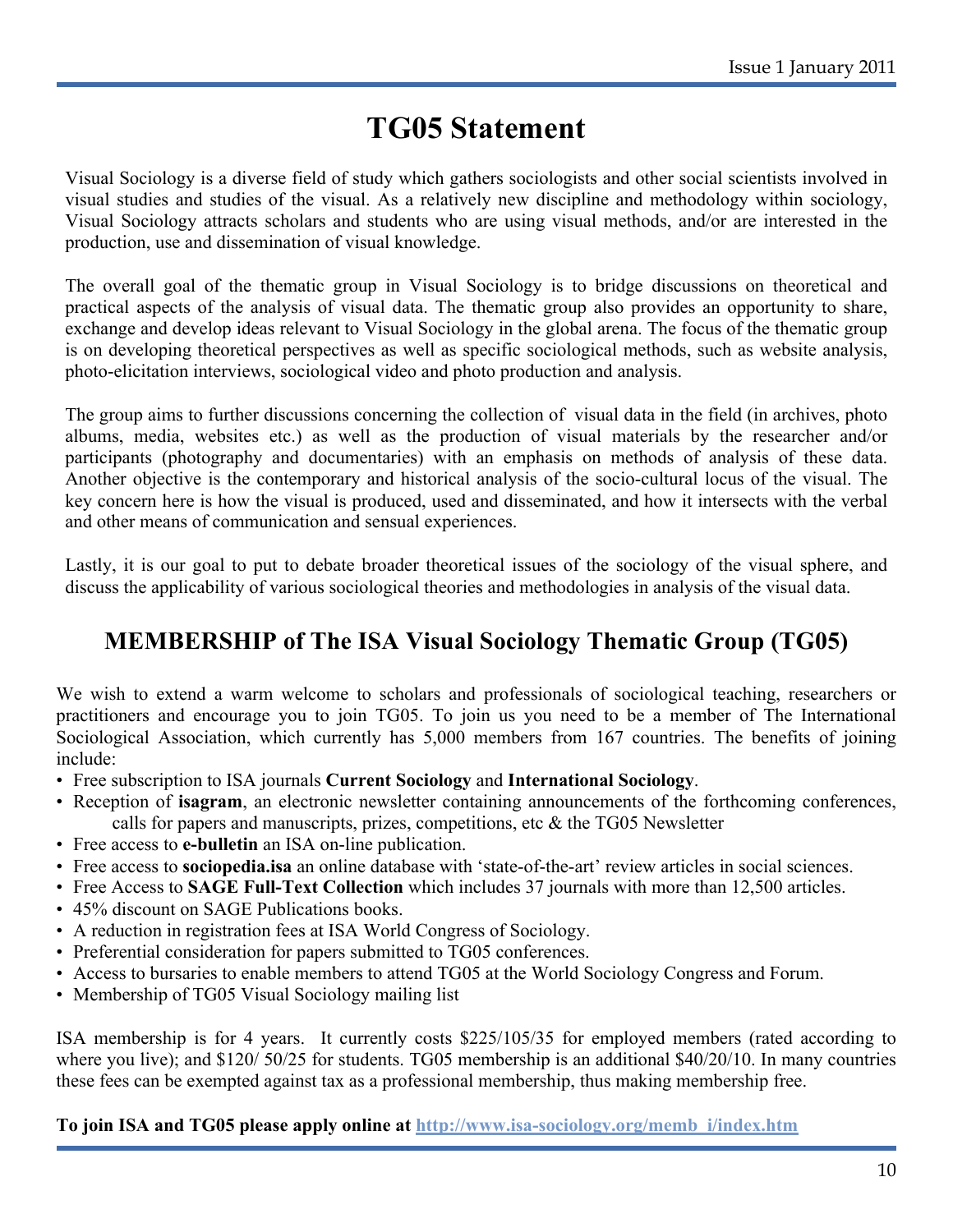# **NEW PUBLICATIONS & CALLS FOR PAPERS**

#### **New Publications**

#### **Claudia Mitchell Doing Visual Research, Sage**

http://www.uk.sagepub.com/books/Book231 677

Information from the publishers on this new book.

**Doing Visual Research** offers an innovative introduction to the use of photography, collaborative video, drawing, objects, multimedia production and installation in research. Claudia Mitchell explains how visual methods can be used as modes of inquiry as well as modes of representation for social research.

The book looks at a range of conceptual and practical approaches to a range of tools and methods, whilst also highlighting the interpretive and ethical issues that arise when engaging in visual research. Claudia Mitchell draws on her own work in the field of visual research throughout to offer extensive examples from a variety of settings and with a variety of populations. Topics covered include:

- Photographs and memory work studies

-Drawing as participatory visual methodology

- Working with images/Writing about images

- Can visual methods make a difference? From practice to policy

**Doing Visual Research** takes an interdisciplinary approach to the subject of visual research, producing a practical introduction to the subject that will be of great use to students and researchers across the social sciences, and in particular in education, communication, sociology, gender, development, social work and public health.

#### **Calls for Papers**

#### **The 2nd International Visual Research Methods Conference, UK, 13-15 Sept 2011.**

The Committee invites proposals for papers, themed sessions, film/video screenings and exhibitions in the broad field of visual research methods. Please summarise your proposal in 200 words and send it by 1 March 2011 to IVM-Conference@open.ac.uk. We will let you know if your proposal has been accepted by 1 May 2011. To receive news on the conference as it develops, please sign up to the VM2011-NEWS list at http://jiscmail.ac.uk, or check the conference website at www.visualmethods.org

#### **Conferences in 2011**

#### **International Visual Sociology Association July 6-8, 2011, Canada.**

Traditionally, visual research has been framed as a representational practice, different from, but equally valid to other representational practices (scientific, literary, etc). IVSA 2011 is focused on **visual research as a collaborative and participatory practice.** Considering visual research as collaborative and participatory suggests new ways of working together and offers opportunities to think productively about alternative inquiry practices, analytical frames, and dissemination possibilities. Presenters will explore and theorize visual research as a collaborative and participatory practice and to consider the methodological and ethical challenges that collaboration and participation present.See

http://www.visualsociology.org/conference.html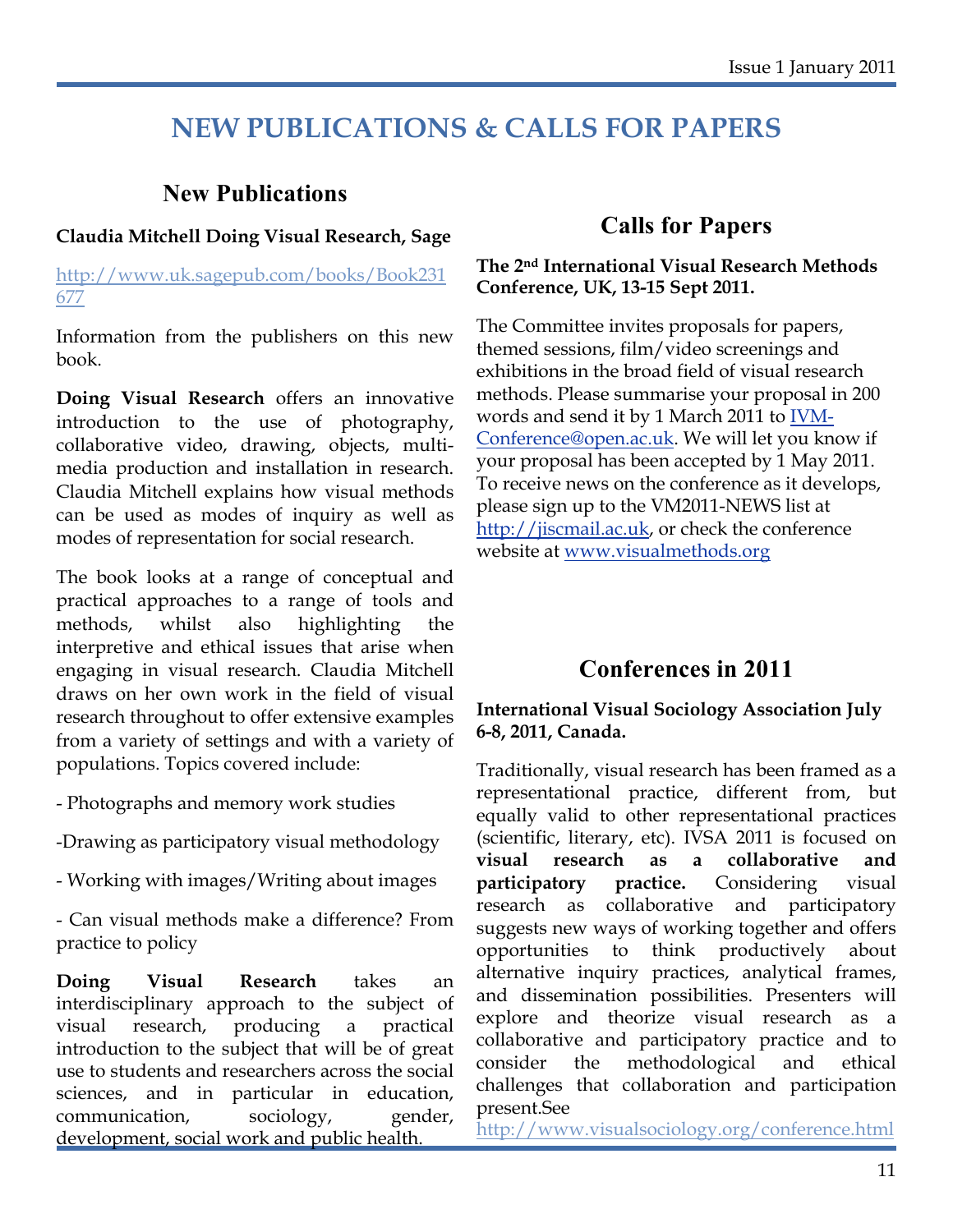# **Conferences in 2011 (call for papers closed)**

#### **McLuhan Galaxy 2011. Understanding Media, today.**

#### http://www.mcluhangalaxy.net/

Barcelona, May 2011, 23-25. Among the consecutive international events that are being organized to celebrate McLuhan's centenary in Toronto, Berlin and Rome, is the International Conference "McLuhan Galaxy, Understanding Media, Today" that will take place in Barcelona, May 2011, 23-25, organized by the Internet Interdisciplinary Institute (IN3) / Universitat Oberta de Catalunya and the Faculty of Communication / Universitat Pompeu Fabra with the collaboration of CCCBLab.

#### **Moving Geographies: Film and Video as a Research Method, RGS-IBG Annual International Conference, London, 31 Aug - 2 Sept 2011**

Geography's relationship with film, like anthropology, began in earnest in the 1920s when J.B. Noel filmed the Royal Geographical Society-sponsored 1922 ascent of Everest – the same year that anthropologist Robert Flaherty produced *Nanook of the North* in Canada. Yet while Flaherty's study of Inuit culture spurred 80 years of anthropological film development into what we now know as the discipline of visual anthropology, the Everest footage was archived and geography instead turned its focus to cinematic analysis.

In recent years, however, partly helped by technological advances offering easier and more direct access to video and production software, geographers across the discipline are beginning to use audio-visual methods in greater numbers. Yet while it is claimed that the geographical analysis of film has 'come of age' (Aitken and Dixon 2006) the same cannot yet be said of geography's theoretical engagement with their value as a research methodology.

This session will include contributions from geographers who use film and video as a research method and who are also beginning to critically theorise their contribution to this exciting field. We are interested in the use of video and film in any area of geography and for any reason, whether it is part of a participatory ethnography, a tool for data analysis, or a reflexive exploration of new and creative methodologies. For further information contact: Bradley Garrett: b.garrett@rhul.ac.uk

#### **Visible Evidence 18, New York City, August 11- 14, 2011**

Visible Evidence, an international conference on documentary film and media, now in its 18th year, will convene August 11-14, 2011 in New York City, at Tisch School of the Arts, New York University, and other locations around the city. Visible Evidence 18 will feature the history, theory, and practice of documentary and nonfiction cinema, television, video, audio recording, digital media, photography, and performance, in a wide range of panels, workshops, plenary sessions, screenings, and special events.

Sign up at the VE18 conference website http://visibleevidence.org/18/ to register.

Questions? Email conference coordinator Jonathan Kahana, Department of Cinema Studies, NYU jonathan.kahana@nyu.edu subject line: VE18 question.

**Visual Literacies 8th-10th July 2011 Mansfield College, Oxford**; http://www.inter-disciplinary.net/atthe-interface/education/visual-literacies/details/

**11th Diverse Annual Conference at Dublin City University (DCU); 28-30 June 2011**  http://diverse2011.dcu.ie/welcome.html